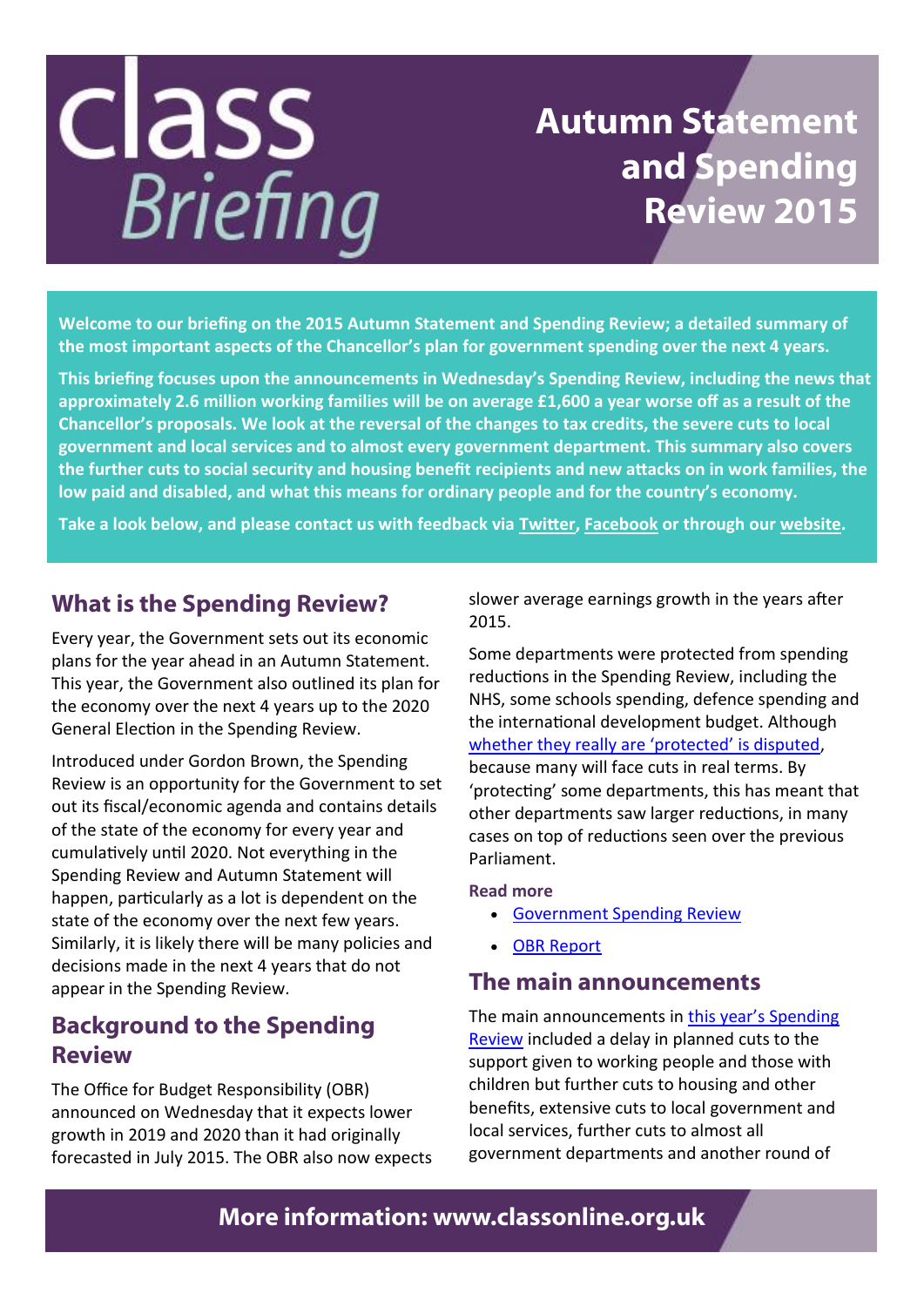## **Class**

privatisation of publicly owned assets such as the Land Registry and OS. Analysis by the [Institute for](http://www.theguardian.com/business/2015/nov/26/autumn-statement-ifs-warns-on-tax-rises-spending-cuts-george-osborne)  [Fiscal Studies](http://www.theguardian.com/business/2015/nov/26/autumn-statement-ifs-warns-on-tax-rises-spending-cuts-george-osborne) reveals that approximately 2.6 million working families will be on average £1,600 a year worse off as a result of the benefit changes.

### **Key announcements**

- Changes to tax credits abandoned as a result of public and political pressure, but with cuts due to come in with Universal Credit in 2020.
- Total spending to rise from £756bn this year to £821bn by 2019-20.
- Housing benefit for new social tenants to be capped, further penalising those already suffering the brunt of previous cuts.
- DWP budget to be cut by 14%, BiS funding to be cut by 17%, Culture to see funding cut by 20% and Transport cut by 37%.
- The OBR judge that the Government will not meet the welfare cap in 2016/17, 2017/18 and 2018/19.
- NHS in England expected to make £22bn in 'efficiency savings'.
- Grants for student nurses to be scrapped and replaced by loans.
- New social care "precept" of up to 2% being added to council tax.
- New 30-hour free childcare subsidy for parents of three- and four-year-olds to be limited to those working more than 16 hours a week.
- New 3% surcharge on stamp duty for buy-to-let properties and second homes.
- Local government to keep revenue from business rates by the end of the Parliament.
- Budget surplus of £10.1bn to be delivered by 2019-20.
- Borrowing to total £73.5bn this year.

### **'Budget Surplus' Rule**

The Chancellor's statement was largely motivated by the current government's ideological aim to shrink the state. Perhaps the key indicator is the goal of generating a budget surplus by 2020, an arbitrary target with no basis in necessity, and which has nonetheless been used as justification for another round of cuts and sell-offs. There is no reason to think that a long term budget surplus is appropriate for the economy, desirable or even achievable, yet Osborne's Spending Review was based in a large part on such a measure, limiting the government's ability to react to economic developments, borrow funds in order to invest in the future and to strengthen the economy.

### **Read more**

 [Eminent economists denounce Osborne's](http://classonline.org.uk/news/latest/79-eminent-economists-slam-osbornes-budget-surplus-plan)  [budget surplus plan](http://classonline.org.uk/news/latest/79-eminent-economists-slam-osbornes-budget-surplus-plan)

The Chancellor was helped in his announcement on Wednesday by the [Office of Budget](http://cdn.budgetresponsibility.independent.gov.uk/EFO_November__2015.pdf)  [Responsibility](http://cdn.budgetresponsibility.independent.gov.uk/EFO_November__2015.pdf) (OBR)'s discovery of a "£27 billion improvement in the underlying forecast" for the UK economy, based on estimated higher tax returns and increased government receipts, this is despite slowing economic growth and an increase in the likelihood of another recession. This extra hypothetical £27 billion enabled the Chancellor to u-turn on his planned £4.4 billion tax credit cut, and to add another £18.7 billion to public net borrowing through avoiding the planned cuts to the police, to housing funding and to the NHS. However, the OBR forecast is itself uncertain, with the IFS warning that there was a 50-50 chance of the Chancellor being forced to revisit his plans.

Over the coming days, expect more of the Chancellor's better announcements to unravel as the scale and effect of newer cuts become clear.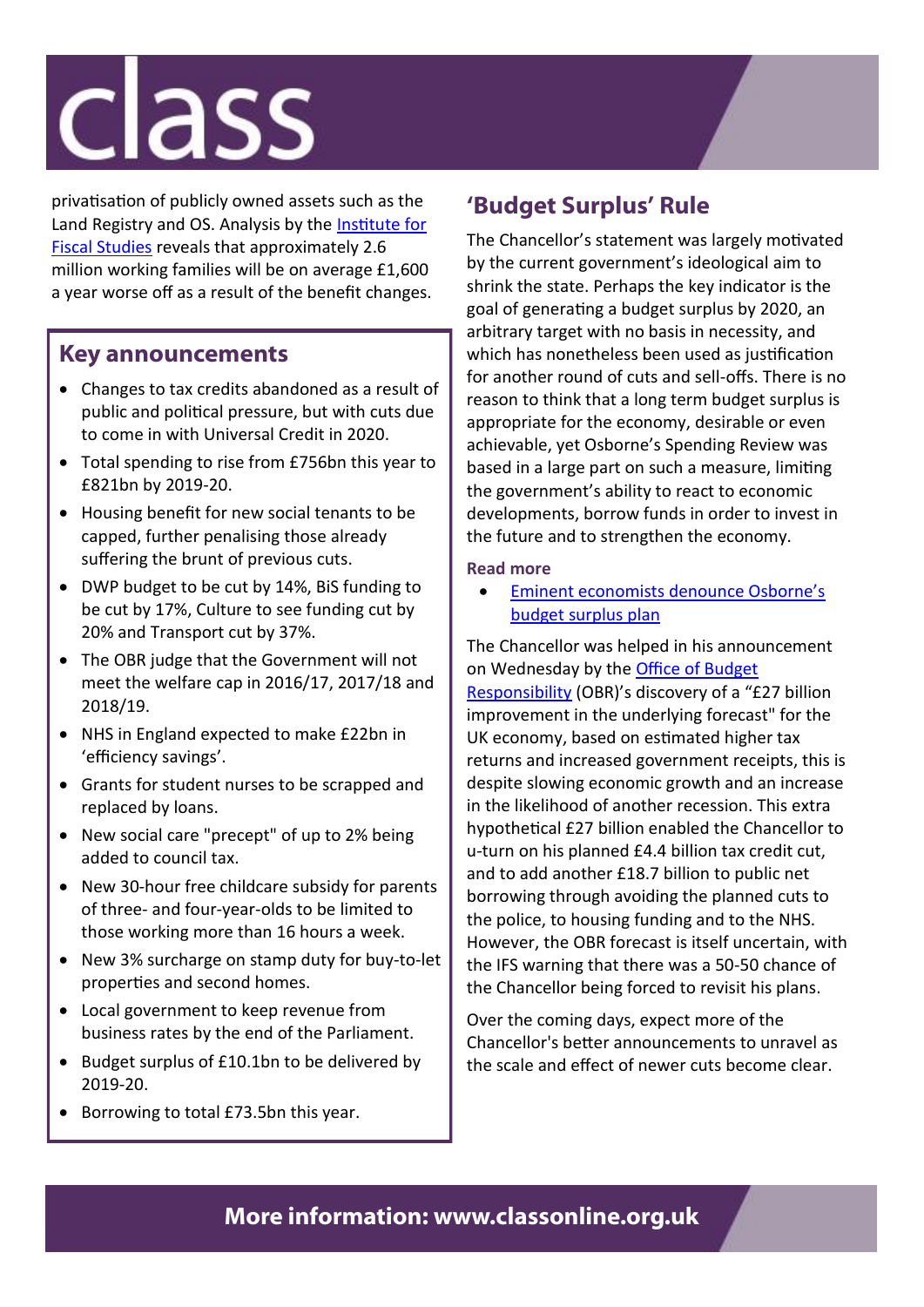# class

### **Tax Credits**

The biggest headline following the Chancellor's Spending Review on Wednesday was the apparent u-turn over proposed cuts to tax credits for working people. However, although the Chancellor was forced to abandon the two main elements of the £4.3bn reform, it was only a partial reverse. Indeed, with the planned switch to Universal Credit in 2020 the Government's cuts to social security have simply been delayed rather than cancelled. [The Resolution Foundation](http://www.resolutionfoundation.org/media/press-releases/low-income-working-families-on-universal-credit-set-to-lose-1300/) estimates that about 3 million families on the new Universal Credit will be about £1,000 a year worse off in 2020.

Crucially, the new limit on Child Tax Credits to the first two children is still going ahead. New claimants, or existing claimants that come off the benefit for more than six months, will only be able to claim for the first two children- leaving tens of thousands of families and young children worse off as a result. At the same time, the flat rate £545 "family element" paid before the amount for each child will also be abolished.

The Spending Review hits parents by cutting free childcare proposals. Despite election promises that all working parents of 3 and 4 year olds would be able to claim 30 hours of free childcare from 2017, the Chancellor announced that people working less than 16 hours a week will no longer be able to claim, denying free childcare to up to 1.4 million part-time workers.

#### **Further reading**

- Resolution Foundation Low-income working [families on Universal Credit set to lose £1,300](http://www.resolutionfoundation.org/media/press-releases/low-income-working-families-on-universal-credit-set-to-lose-1300/)
- Child Poverty Action Group response to the [Autumn Statement](http://cpag.org.uk/content/autumn-statement-tax-credits-u-turn-stay-execution)
- [IFS analysis](http://www.theguardian.com/business/2015/nov/26/autumn-statement-ifs-warns-on-tax-rises-spending-cuts-george-osborne)

### **Social Security**

Although the Government will miss their selfimposed reduced welfare spending target in the

first few years of this Parliament, their overall welfare cuts totalling £12 billion will still be delivered in full through imposing freezes to working-age benefits for the next four years, and by increasing the number of families hit by the benefit cap. In addition, the Department for Work and Pensions resource budget will be slashed by 14%, although the basic state pension will rise by £3.35 next year to £119.30 a week.

### **Further reading**

• [Exposing the myths of welfare](http://classonline.org.uk/pubs/item/exposing-the-myths-of-welfare)

### **Housing**

Housing benefit will be capped at local housing allowance rate, which could mean £570 less a year for households in the private rented sector. Social housing tenants would also lose £460. The Spending Review launched a new pilot scheme with five housing associations to allow tenants to buy their own homes, although no clear plan for replacement social housing was set out.

The Chancellor announced an increase in the housing budget to £2bn on the back of his years of underfunding. While investment in housebuilding is welcome, this comes after years of deliberate underinvestment and [analysis shows](http://www.fabians.org.uk/osborne-the-builder-the-reality-doesnt-match-the-rhetoric/) that this government will be spending 46% less than the last Labour government invested.

400,000 'affordable' new homes will be built by 2020, with half of these being the 'starter homes' already announced and 135,000 shared ownership. However there is still an issue over [what](http://blog.shelter.org.uk/2015/08/what-is-affordable-housing/)  ['affordable' actually means](http://blog.shelter.org.uk/2015/08/what-is-affordable-housing/) and the Government's definition of 80% of the local market rate puts 'affordable 'housing in the vast majority of the country beyond the reach of the average earner.

Osborne announced increased stamp duty rates (an extra 3%) for buy-to-let properties, with the extra tax aimed at funding new homes, but there is a risk that without additional measures in place,

### **More information: www.classonline.org.uk**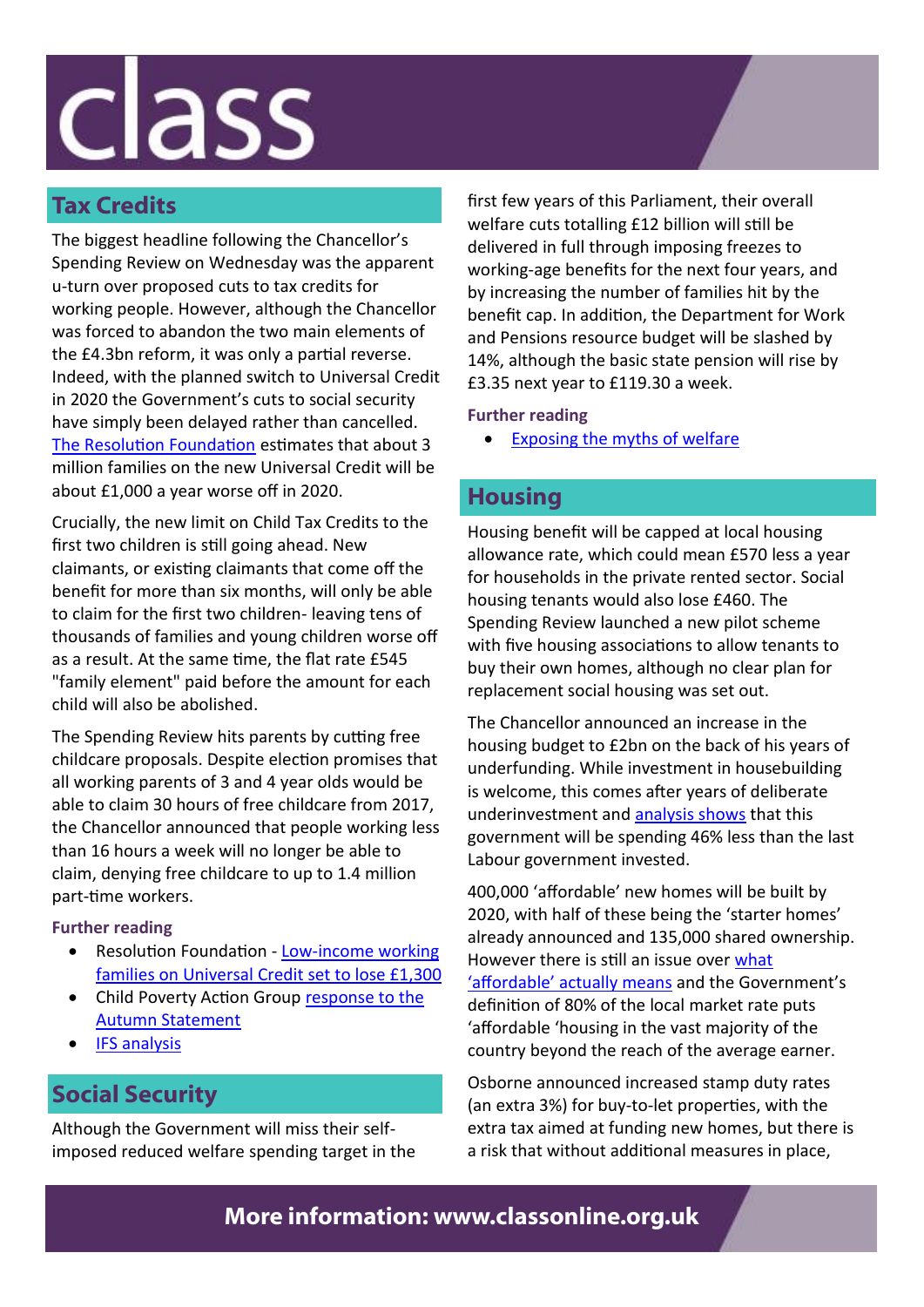### class

this could push up property prices in the short term and runs the risk of costs being passed on to vulnerable tenants.

#### **Further reading**

- Shelter: [What is affordable housing?](http://blog.shelter.org.uk/2015/08/what-is-affordable-housing/)
- Selling off the government's stake in [housing associations is the endgame for](http://classonline.org.uk/blog/item/selling-off-the-governments-stake-in-housing-associations-is-the-endgame-fo)  [social housing](http://classonline.org.uk/blog/item/selling-off-the-governments-stake-in-housing-associations-is-the-endgame-fo)
- Luke Murphy, Osborne the builder? On [housing, the reality doesn't match the](http://www.fabians.org.uk/osborne-the-builder-the-reality-doesnt-match-the-rhetoric/)  [rhetoric](http://www.fabians.org.uk/osborne-the-builder-the-reality-doesnt-match-the-rhetoric/)
- Tom Murtha, [The new Housing Bill is even](http://classonline.org.uk/blog/item/the-new-housing-bill-is-even-worse-than-expected)  [worse than expected](http://classonline.org.uk/blog/item/the-new-housing-bill-is-even-worse-than-expected)

### **Education**

The Spending Review announced 500 new free schools, confirming the proposals set out by the Conservatives in the run up to the General Election and further [undermining the](http://classonline.org.uk/blog/item/the-government-report-confirms-it-academies-are-a-failed-experiment)  [accountability, coherence and equality of our](http://classonline.org.uk/blog/item/the-government-report-confirms-it-academies-are-a-failed-experiment)  [state education system.](http://classonline.org.uk/blog/item/the-government-report-confirms-it-academies-are-a-failed-experiment) 

Sixth-form colleges will be encouraged to become academies via a financial incentive (exemption from having to pay VAT), the latest step in the Government's decision to remove local authority control and increase the influence of the private sector in education.

Significantly, while research funding for science was protected, along with the further education budget, the department responsible (BiS) will see its budget fall by 17%.

In higher education, graduates will be [forced to](http://www.theguardian.com/education/2015/nov/25/osborne-student-loan-tuition-fees-university-higher-education-autumn-statement)  [pay more in repayments on their student loans.](http://www.theguardian.com/education/2015/nov/25/osborne-student-loan-tuition-fees-university-higher-education-autumn-statement)  The Chancellor confirmed the earnings threshold at which student loan repayments began would be frozen for five years instead of raised in line with average earnings, as promised in 2010, and would be backdated to include the terms of loans to students who started courses from 2012. The retrospective freezing of the threshold (£21,000)

would mean an average graduate would pay back about £3,000 extra according to the [Institute for](http://www.ifs.org.uk/publications/7905)  [Fiscal Studies.](http://www.ifs.org.uk/publications/7905)

**Further reading**

- Prof Stephen Bell, Are our schools in safe [hands?](http://classonline.org.uk/blog/item/are-our-schools-in-safe-hands)
- Richard Adams, [Student loans: Osborne's](http://www.theguardian.com/education/2015/nov/25/osborne-student-loan-tuition-fees-university-higher-education-autumn-statement)  [overhaul 'betrays a generation'](http://www.theguardian.com/education/2015/nov/25/osborne-student-loan-tuition-fees-university-higher-education-autumn-statement)
- Christine Blower, **Academies are a failed** [experiment](http://classonline.org.uk/blog/item/the-government-report-confirms-it-academies-are-a-failed-experiment)
- Prof Diane Reay, [Grammar schools](http://classonline.org.uk/blog/item/grammar-schools-segregate-children-by-social-class)  [segregate children by social class](http://classonline.org.uk/blog/item/grammar-schools-segregate-children-by-social-class)

### **Health**

Before the Spending Review, the government announced that it was making the "biggest ever" financial commitment to the NHS in England with the £8.4 billion real terms rise by 2020-21. But this was offset to an extent when the Chancellor used the Spending Review to announce that the NHS must deliver £22 billion efficiency savings in England, while the Department of Health will be cut by 25%, leading to job losses and risking reduced services. NHS Trusts already anticipate £2.2 billion in deficits this year. As [Karen Bloor,](https://theconversation.com/spending-review-2015-the-experts-respond-51063?utm_medium=email&utm_campaign=Latest+from+The+Conversation+for+November+25+2015+-+3878&utm_content=Latest+from+The+Conversation+for+November+25+2015+-+3878+CID_013a1ebedff50dfd641e9) Professor of health economics and policy at the University of York, highlights, "*A seven-day NHS will cost hospitals £1 billion-£1.5 billion a year, plus the same again for primary care. Together, these costs could soak up the new funds"* leaving little for improved or additional services.

State funding for student nurses will be scrapped completely, with the £6,000 tuition paid with a loan, which will have to be paid back, risking deterring thousands from becoming nurses and burdening future generations of nurses with debt.

An additional £600 million for mental health services was announced and is much-needed and welcome support for vital services. However, the [impact of the Government's austerity policies](http://classonline.org.uk/blog/item/our-study-shows-that-economic-recession-leads-to-increased-levels-of-suicid) and cuts to related health services have already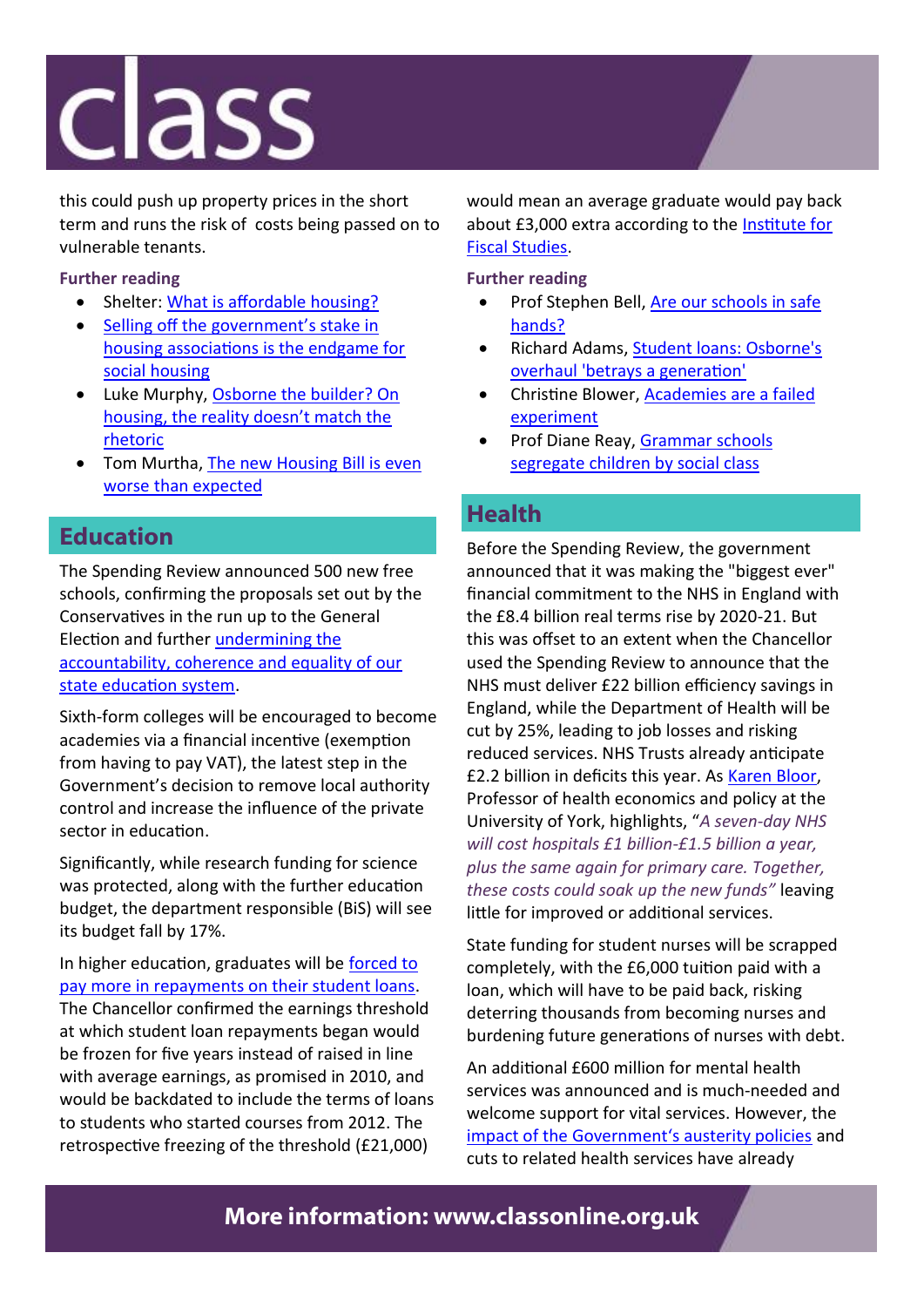### **Class**

resulted in the closure of specialist services and increased waiting times.

### **Further reading**

- Professor David Gunnell, Our study shows [that economic recession leads to increased](http://classonline.org.uk/blog/item/our-study-shows-that-economic-recession-leads-to-increased-levels-of-suicid)  [levels of suicide](http://classonline.org.uk/blog/item/our-study-shows-that-economic-recession-leads-to-increased-levels-of-suicid)
- Tom Riddington, This is why junior doctors [are protesting](http://classonline.org.uk/blog/item/this-is-why-junior-doctors-are-protesting)

### **Local Government**

The Department for Communities and Local Government has agreed to cuts of about 30% over the next four years, which will result in job losses and a reduction in the number of projects and programmes undertaken by the department. This is separate to funding for local government, which has been cut.

Responsibility for much of the funding of adult social care was passed to local authorities in the Spending Review, but the ability of local authorities' to take this on is limited considerably by their already overstretched and underfunded budgets. The powers to use council tax- a new care precept- to cover it will likely result in very different levels of funding raised across the country and increases in council tax for millions of people in many areas, adding to a regressive tax which already hits the poorest hardest. Deteriorating social care is also likely to have a knock-on effect on the NHS, as more people begin to rely on the health service to compensate for poor care elsewhere.

Big questions remain about the decision to allow local authorities to retain 100% of business rates, a plan that is likely to benefit wealthy and prosperous authorities in the south of England at the expense of Northern authorities if an equalisation system is not in place.

The Conservative Chair of the Local Government Association, Lord Porter said: "It is wrong that the

services our local communities rely on will face deeper cuts than the rest of the public sector yet again and for local taxpayers to be left to pick up the bill for new government policies without any additional funding."

**Further reading**

- Daniel Bailey, [Osborne's Northern](http://classonline.org.uk/blog/item/tory-devolution-localising-accountability-and-delivery-whilst-shoring-up-th)  [Powerhouse centralises power and devolves](http://classonline.org.uk/blog/item/tory-devolution-localising-accountability-and-delivery-whilst-shoring-up-th)  [blame](http://classonline.org.uk/blog/item/tory-devolution-localising-accountability-and-delivery-whilst-shoring-up-th)
- Jon Trickett MP, Spending review 2015: Our [Panel's Reaction](http://classonline.org.uk/blog/item/spending-review-2015-our-panels-reaction)
- [Views from local government on George](http://www.theguardian.com/public-leaders-network/2015/nov/25/views-from-local-government-on-george-osbornes-spending-review)  [Osborne's spending review](http://www.theguardian.com/public-leaders-network/2015/nov/25/views-from-local-government-on-george-osbornes-spending-review)

### **Environment and climate**

The Spending Review cut the budget for Department for Energy and Climate Change by almost a quarter (22%). The Government has already [cut a wide range of green policies](http://www.theguardian.com/environment/2015/jul/24/the-9-green-policies-killed-off-by-tory-government) such as solar power, green homes onshore wind and the Spending Review announced further cuts in support for home energy efficiency and the Renewable Heat Incentive. The government has announced it is abandoning the £1bn competition to develop "carbon capture and storage" technology on power stations.

#### **Further reading**

- Adam Vaughan and Terry Macalister, The [nine green policies killed off by the Tory](http://www.theguardian.com/environment/2015/jul/24/the-9-green-policies-killed-off-by-tory-government)  [government](http://www.theguardian.com/environment/2015/jul/24/the-9-green-policies-killed-off-by-tory-government)
- Philip Pearson, [Greenprint for a low carbon](http://classonline.org.uk/blog/item/greenprint-for-a-low-carbon-industrial-strategy)  [industrial strategy](http://classonline.org.uk/blog/item/greenprint-for-a-low-carbon-industrial-strategy)

### **Privatisation**

As part of an attempt to raise £5 billion from the sale of corporate and financial assets, the Spending Review contained details of a considerable number of public assets the Government is planning to sell off. As part of a